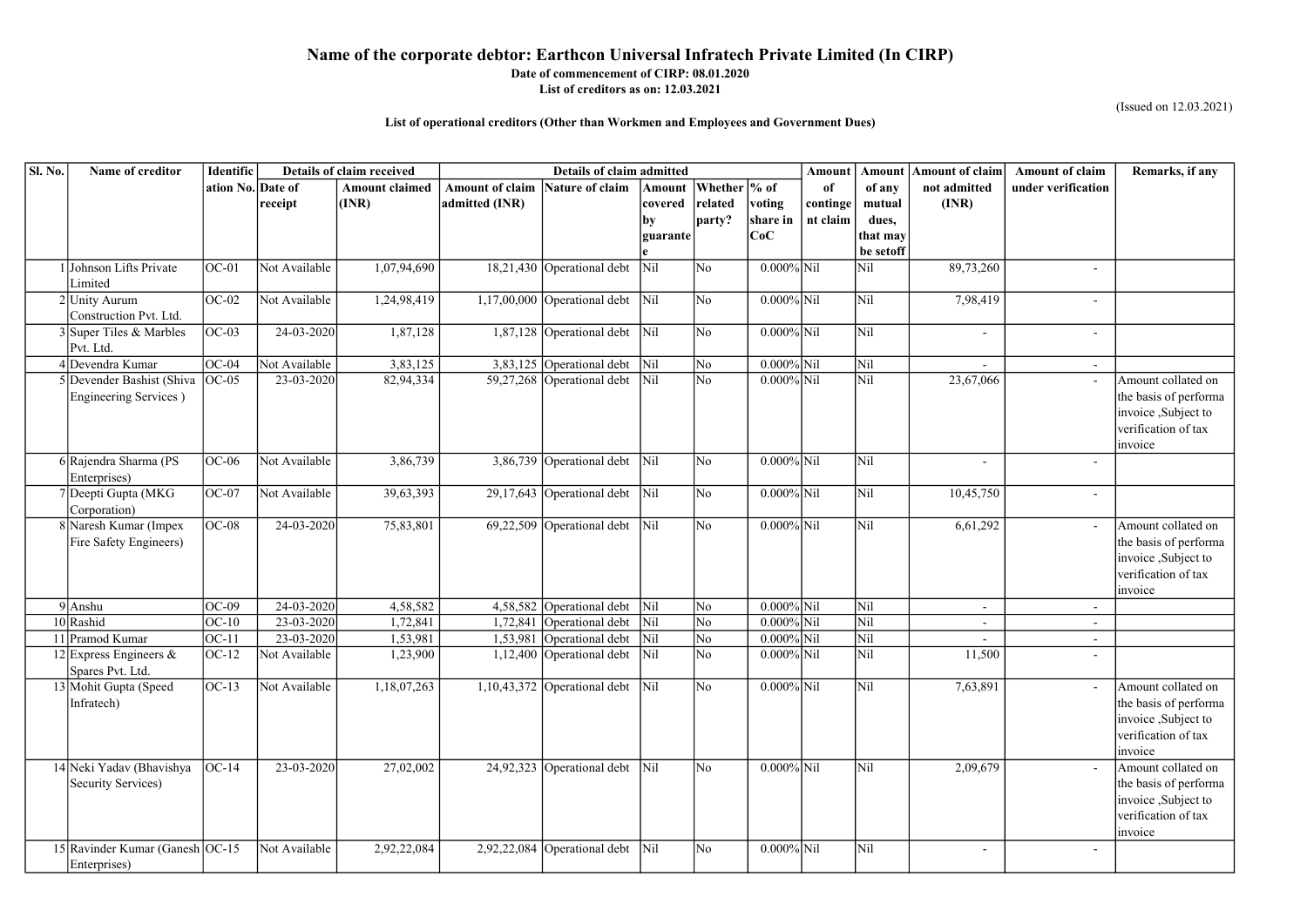## Date of commencement of CIRP: 08.01.2020

List of creditors as on: 12.03.2021

| Sl. No. | Name of creditor                    | <b>Identific</b>  | Details of claim received |                       | Details of claim admitted |                                                            |                         |                        |               |          |                         | Amount   Amount of claim | <b>Amount of claim</b>   | Remarks, if any       |
|---------|-------------------------------------|-------------------|---------------------------|-----------------------|---------------------------|------------------------------------------------------------|-------------------------|------------------------|---------------|----------|-------------------------|--------------------------|--------------------------|-----------------------|
|         |                                     | ation No. Date of |                           | <b>Amount claimed</b> | <b>Amount of claim</b>    | Nature of claim                                            |                         | Amount   Whether  % of |               | -of      | of any                  | not admitted             | under verification       |                       |
|         |                                     |                   | receipt                   | (INR)                 | admitted (INR)            |                                                            | covered                 | related                | voting        | continge | mutual                  | (INR)                    |                          |                       |
|         |                                     |                   |                           |                       |                           |                                                            |                         | party?                 | share in      | nt claim | dues,                   |                          |                          |                       |
|         |                                     |                   |                           |                       |                           |                                                            | guarante                |                        | CoC           |          | that may                |                          |                          |                       |
|         |                                     |                   |                           |                       |                           |                                                            |                         |                        |               |          | be setoff               |                          |                          |                       |
|         | 16 MK Timber & Plywood              | $OC-16$           | 23-03-2020                | 13, 12, 646           |                           | 13,12,646 Operational debt                                 | Nil                     | No                     | $0.000\%$ Nil |          | Nil                     | $\overline{\phantom{a}}$ | $\sim$                   |                       |
|         | 17 Md. Samim                        | $OC-17$           | 23-03-2020                | 1,62,615              |                           | 1,62,615 Operational debt                                  | $\overline{\text{Nil}}$ | N <sub>o</sub>         | $0.000\%$ Nil |          | Nil                     |                          | $\sim$                   |                       |
|         | 18 Stone Park                       | $OC-18$           | 23-03-2020                | 43,30,683             |                           | 43,30,683 Operational debt                                 | N <sub>il</sub>         | N <sub>o</sub>         | $0.000\%$ Nil |          | Nil                     |                          | $\sim$                   |                       |
|         | 19 Madhav Trading                   | $OC-19$           | 24-03-2020                | 7,53,262              |                           | $7,53,262$ Operational debt                                | Nil                     | N <sub>o</sub>         | $0.000\%$ Nil |          | Nil                     | $\overline{\phantom{a}}$ | $\overline{\phantom{a}}$ |                       |
|         | Company                             |                   |                           |                       |                           |                                                            |                         |                        |               |          |                         |                          |                          |                       |
|         | $20$ Stone Hill Ply Industries      | $OC-20$           | 24-03-2020                | 1,68,978              |                           | 1,68,978 Operational debt                                  | Nil                     | N <sub>o</sub>         | $0.000\%$ Nil |          | Nil                     | $\overline{\phantom{a}}$ | $\overline{\phantom{a}}$ |                       |
|         | Pvt. Ltd.                           |                   |                           |                       |                           |                                                            |                         |                        |               |          |                         |                          |                          |                       |
|         | 21 Subhash Kansal & Co.             | $OC-21$           | 23-03-2020                | 7,58,276              |                           | 7,58,276 Operational debt Nil                              |                         | N <sub>o</sub>         | $0.000\%$ Nil |          | Nil                     | $\overline{\phantom{a}}$ | $\sim$                   |                       |
|         | 22 Ankur Sharma                     | $OC-22$           | 23-03-2020                | 10,55,164             |                           | 10,55,164 Operational debt Nil                             |                         | No                     | $0.000\%$ Nil |          | Nil                     |                          | $\blacksquare$           |                       |
|         | 23 Lakshaya Engineering             | $OC-23$           | 23-03-2020                | 5,10,894              |                           | $5,10,894$ Operational debt                                | N <sub>il</sub>         | No                     | $0.000\%$ Nil |          | Nil                     |                          | $\overline{\phantom{a}}$ |                       |
|         | 24 Pusker Singh (Hunny              | $OC-24$           | 23-03-2020                | 44,100                |                           | 44,100 Operational debt Nil                                |                         | N <sub>o</sub>         | $0.000\%$ Nil |          | Nil                     |                          |                          |                       |
|         | Brick Field)                        |                   |                           |                       |                           |                                                            |                         |                        |               |          |                         |                          |                          |                       |
|         | 25 Sunil Kumar Singh                | $OC-25$           | 23-03-2020                | 2,49,825              |                           | $2,49,825$ Operational debt                                | <b>Nil</b>              | N <sub>o</sub>         | $0.000\%$ Nil |          | Nil                     | $\overline{\phantom{a}}$ | $\sim$                   |                       |
|         | 26 Pusker Singh (AB Bhatta   OC-26  |                   | 23-03-2020                | 5,56,431              |                           | 5,56,431 Operational debt                                  | Nil                     | No                     | $0.000\%$ Nil |          | Nil                     | $\overline{\phantom{a}}$ | $\sim$                   |                       |
|         | Company)                            |                   |                           |                       |                           |                                                            |                         |                        |               |          |                         |                          |                          |                       |
|         | 27 Meenal Construction              | $OC-27$           | 22-03-2020                | 41,78,416             |                           | $37,38,446$ Operational debt                               | Nil                     | N <sub>o</sub>         | $0.000\%$ Nil |          | Nil                     | 4,39,970                 | $\sim$                   | Amount collated on    |
|         |                                     |                   |                           |                       |                           |                                                            |                         |                        |               |          |                         |                          |                          | the basis of performa |
|         |                                     |                   |                           |                       |                           |                                                            |                         |                        |               |          |                         |                          |                          | invoice, Subject to   |
|         |                                     |                   |                           |                       |                           |                                                            |                         |                        |               |          |                         |                          |                          | verification of tax   |
|         |                                     |                   |                           |                       |                           |                                                            |                         |                        |               |          |                         |                          |                          | invoice               |
|         | 28 Soni Electricals                 | $OC-28$           | 24-03-2020                | 1,37,63,564           |                           | 1,22,37,647 Operational debt                               | Nil                     | No                     | $0.000\%$ Nil |          | Nil                     | 15,25,917                |                          |                       |
|         | Contractor                          |                   |                           |                       |                           |                                                            |                         |                        |               |          |                         |                          |                          |                       |
|         | $29$ Sunny Garga (Neelkanth $OC-29$ |                   | 24-03-2020                | 15,01,873             |                           | 15,01,873 Operational debt                                 | $\overline{\text{Nil}}$ | No                     | $0.000\%$ Nil |          | Nil                     | $\overline{\phantom{a}}$ | $\sim$                   |                       |
|         | Sanitation)                         |                   |                           |                       |                           |                                                            |                         |                        |               |          |                         |                          |                          |                       |
|         | $30$ Devendra                       | $OC-30$           | $12 - 05 - 2020$          | 19,40,937             |                           | $\sqrt{\frac{1}{1}}$ Operational debt $\sqrt{\frac{1}{1}}$ |                         | No                     | $0.000\%$ Nil |          | $\vert$ Nil             | 19,40,937                | $\sim$                   | Adjusted against flat |
|         |                                     |                   |                           |                       |                           |                                                            |                         |                        |               |          |                         |                          |                          | D-102(Sanskriti)      |
|         | 31 Akash Sharma                     | $OC-31$           | 24-03-2020                | 12,42,004             |                           | 12,42,004 Operational debt $\vert$ Nil                     |                         | No                     | $0.000\%$ Nil |          | $\vert$ Nil             |                          | $\sim$                   |                       |
|         | 32 Sunil Kumar                      | $OC-32$           | 24-03-2020                | 7,02,229              |                           | Operational debt Nil                                       |                         | N <sub>o</sub>         | $0.000\%$ Nil |          | Nil                     | 7,02,229                 | $\sim$                   |                       |
|         | 33 Manoj Yadav                      | $OC-33$           | $24 - 03 - 2020$          | 6,27,259              |                           | 4,92,259 Operational debt Nil                              |                         | No                     | $0.000\%$ Nil |          | Nil                     | 1,35,000                 |                          |                       |
|         | 34 Shiv Gorakh Buildtech            | $OC-34$           | 24-03-2020                | 8,91,32,087           |                           | 8,34,26,568 Operational debt Nil                           |                         | N <sub>o</sub>         | $0.000\%$ Nil |          | $\overline{\text{Nil}}$ | 57,05,519                |                          | Amount collated on    |
|         | Pvt. Ltd.                           |                   |                           |                       |                           |                                                            |                         |                        |               |          |                         |                          |                          | the basis of performa |
|         |                                     |                   |                           |                       |                           |                                                            |                         |                        |               |          |                         |                          |                          | invoice, Subject to   |
|         |                                     |                   |                           |                       |                           |                                                            |                         |                        |               |          |                         |                          |                          | verification of tax   |
|         |                                     |                   |                           |                       |                           |                                                            |                         |                        |               |          |                         |                          |                          | invoice               |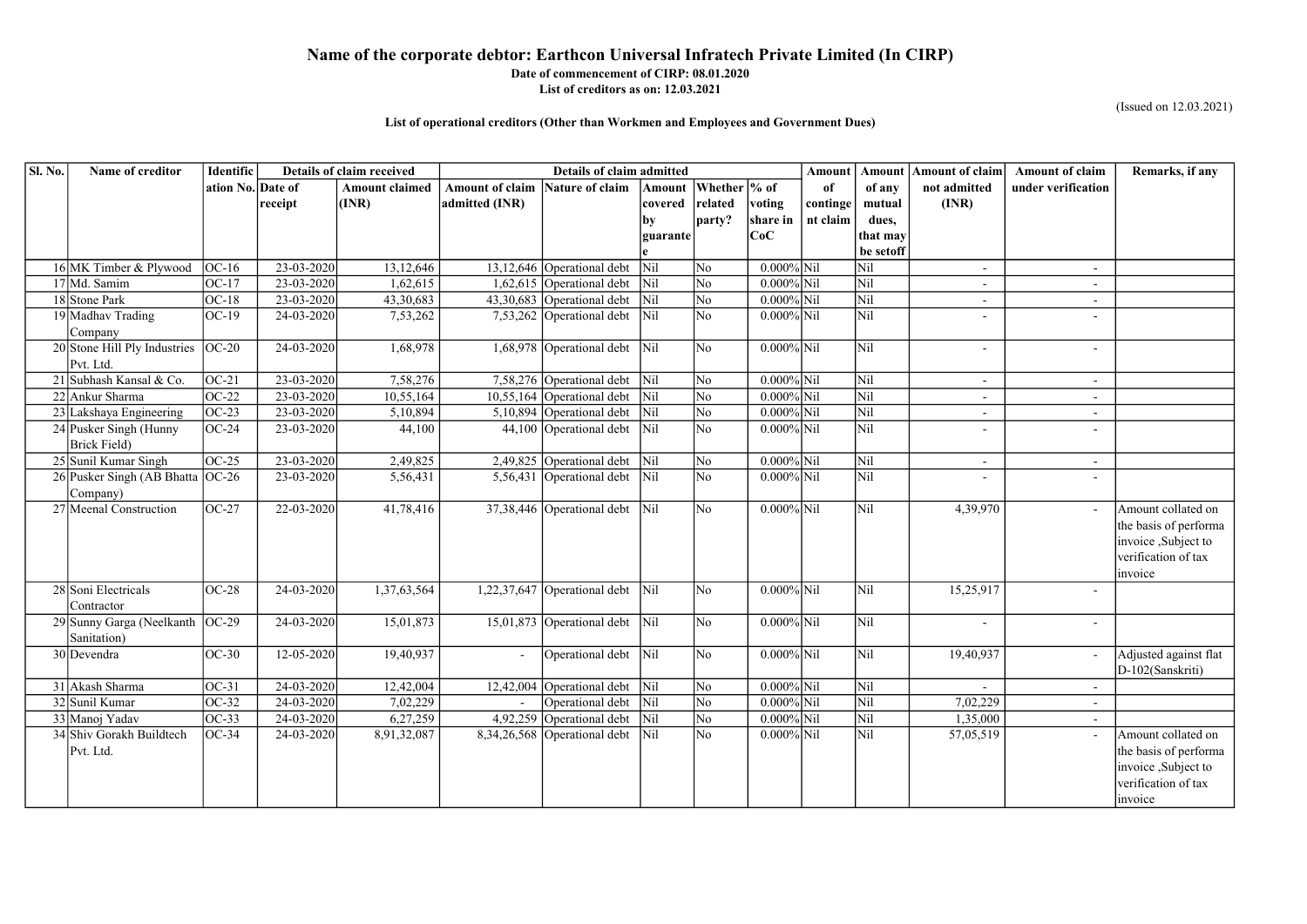#### Date of commencement of CIRP: 08.01.2020 List of creditors as on: 12.03.2021

| Sl. No. | Name of creditor                                         | Identific         | Details of claim received |                                | <b>Details of claim admitted</b>         |                                                 |                                     |                                    |                            |                            | <b>Amount</b>                                      | <b>Amount of claim</b>   | <b>Amount of claim</b>   | Remarks, if any                                                                                      |
|---------|----------------------------------------------------------|-------------------|---------------------------|--------------------------------|------------------------------------------|-------------------------------------------------|-------------------------------------|------------------------------------|----------------------------|----------------------------|----------------------------------------------------|--------------------------|--------------------------|------------------------------------------------------------------------------------------------------|
|         |                                                          | ation No. Date of | receipt                   | <b>Amount claimed</b><br>(INR) | <b>Amount of claim</b><br>admitted (INR) | <b>Nature of claim</b>                          | Amount<br>covered<br>by<br>guarante | Whether \% of<br>related<br>party? | voting<br>share in<br> CoC | 0f<br>continge<br>nt claim | of any<br>mutual<br>dues,<br>that may<br>be setoff | not admitted<br>(INR)    | under verification       |                                                                                                      |
|         | 35 Laxmi Trading Company<br>(Harindra Kumar)             | <b>OC-35</b>      | $\overline{24-03-2020}$   | 1,02,36,416                    |                                          | 86,80,975 Operational debt                      | $\overline{\text{Nil}}$             | No                                 | $0.000\%$ Nil              |                            | Nil                                                | 15,55,441                | $\equiv$                 | Amount collated on<br>the basis of performa<br>invoice, Subject to<br>verification of tax<br>invoice |
|         | 36 Singh Associates                                      | OC-36             | 24-03-2020                | 1,98,000                       |                                          | 1,98,000 Operational debt                       | $\overline{\text{Nil}}$             | No                                 | $0.000\%$ Nil              |                            | Nil                                                | $\overline{\phantom{a}}$ | $\blacksquare$           |                                                                                                      |
|         | $37$ K K Engineers &<br>Promotors Private<br>Limited     | OC-37             | $03-03-2020$              | 50,00,000                      |                                          | $50,00,000$ Operational debt                    | Nil                                 | N <sub>o</sub>                     | $0.000\%$ Nil              |                            | Nil                                                | $\overline{\phantom{0}}$ | $\overline{\phantom{a}}$ |                                                                                                      |
|         | 38 Shree Jee Steels (Aditya<br>Garg)                     | OC-38             | Not Available             | 13,96,126                      |                                          | 13,96,126 Operational debt                      | $\overline{\text{Nil}}$             | No                                 | $0.000\%$ Nil              |                            | Nil                                                | $\overline{\phantom{0}}$ | $\overline{\phantom{a}}$ |                                                                                                      |
|         | 39 Jai Shree Bala Jee<br>Sanitation (Navneet<br>Bansal)  | $OC-39$           | Not Available             | 4,81,180                       |                                          | $3,79,855$ Operational debt                     | Nil                                 | N <sub>o</sub>                     | $0.000\%$ Nil              |                            | Nil                                                | 1,01,325                 | $\blacksquare$           |                                                                                                      |
|         | 40 Imperish Constructions<br>Pvt. Ltd.                   | $OC-40$           | $13 - 03 - 2020$          | 1,54,03,769                    |                                          | 1,09,89,821 Operational debt                    | Nil                                 | No                                 | $0.000\%$ Nil              |                            | Nil                                                | 44,13,948                | $\sim$                   | Amount collated on<br>the basis of performa<br>invoice, Subject to<br>verification of tax<br>invoice |
|         | 41 Sana Contractor                                       | $OC-41$           | $24 - 03 - 2020$          | 59,40,115                      |                                          | 49,14,151 Operational debt                      | Nil                                 | No                                 | $0.000\%$ Nil              |                            | Nil                                                | 10,25,964                | $\blacksquare$           | Amount collated on<br>the basis of performa<br>invoice, Subject to<br>verification of tax<br>invoice |
|         | 42 Shankar Hardware $\&$<br>Mills (Manoj Kumar<br>Gupta) | $OC-42$           | Not Available             | 2,38,48,513                    |                                          | 2,38,48,513 Operational debt Nil                |                                     | No                                 | $0.000\%$ Nil              |                            | Nil                                                | $\overline{\phantom{a}}$ | $\overline{\phantom{a}}$ |                                                                                                      |
|         | 43 Tegiya Construction                                   | $OC-43$           | $12 - 05 - 2020$          | 1,49,43,627                    |                                          | 1,38,13,965 Operational debt $\vert$ Nil        |                                     | No                                 | $0.000\%$ Nil              |                            | Nil                                                | 11,29,662                |                          | Amount collated on<br>the basis of performa<br>invoice, Subject to<br>verification of tax<br>invoice |
|         | 44 Pankaj Kaushik (Wizard   OC-44<br>Construction Co.)   |                   | $13 - 03 - 2020$          | 78, 10, 192                    |                                          | 69,16,146 Operational debt $\boxed{\text{Nil}}$ |                                     | N <sub>o</sub>                     | $0.000\%$ Nil              |                            | Nil                                                | 8,94,046                 | $\blacksquare$           | Amount collated on<br>the basis of performa<br>invoice, Subject to<br>verification of tax<br>invoice |